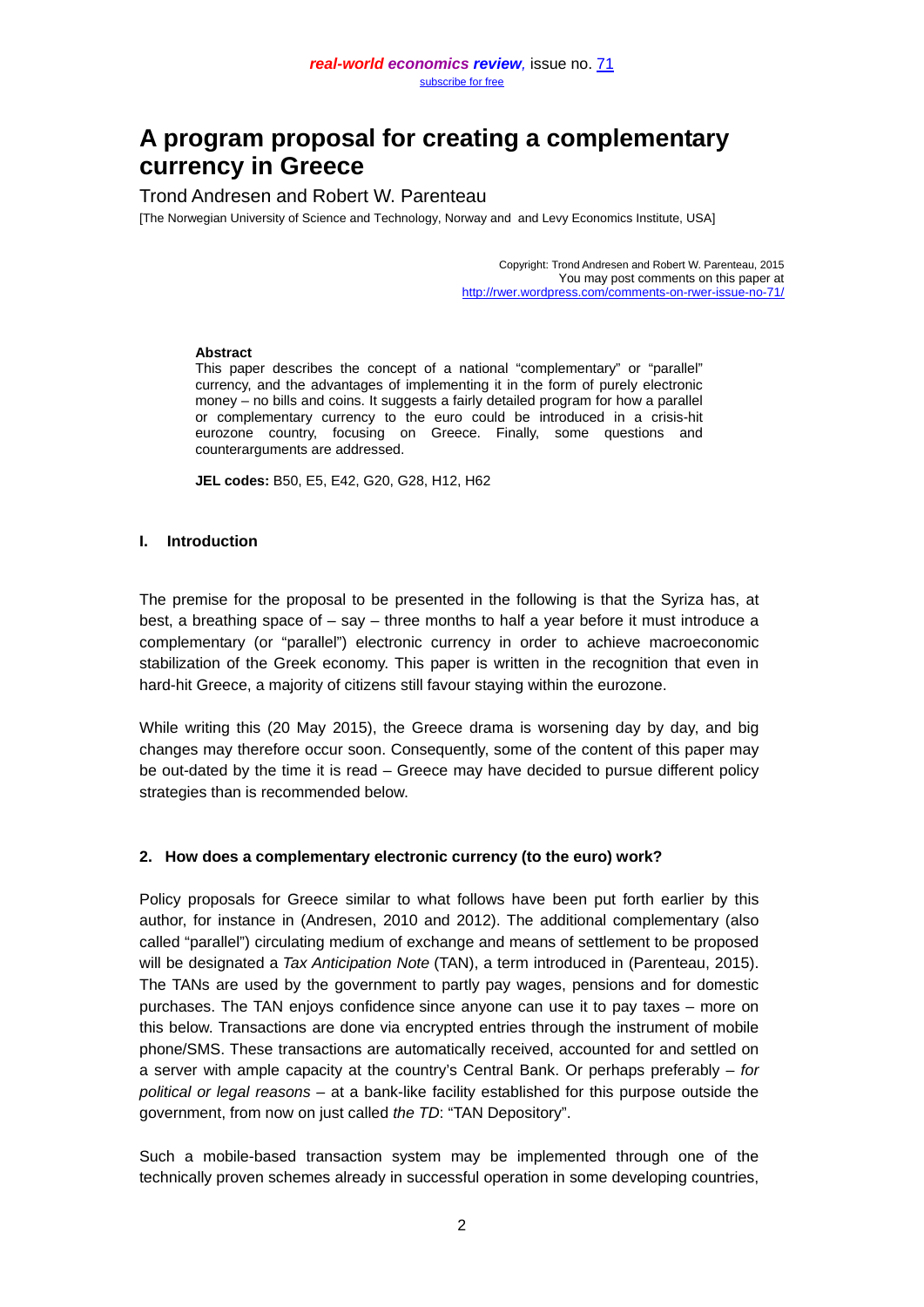also recently put in operation in Ecuador. The system may be implemented to work also with older models of mobile phones, since it may be SMS-based (though the main implementation will be in the form of apps for smartphones).

There are no physical/paper TANs in circulation. The government has a "TAN account" at the TD with no limit. Like bank loans, TANs are created out of thin air as a credit to citizens, and like bank loans they are later destroyed when paid back (in settlement of citizen tax liabilities). The government account is debited whenever it pays wages or pensions, or buys goods or services. All citizens and domestic firms are automatically assigned cost-free TAN accounts at the TD. Interested foreign entities who may also face liabilities to be paid to the Greek state such as custom duties, tariffs, etc. may also be offered accounts (though we will expect TANs to be used mostly by domestic agents). TANs are perpetual, zero coupon, bearer bond, so there is no interest paid to holders of TANs, and in that sense, physical cash has properties similar to a TAN. Private lending denominated in TANs is not designed as an option in the pioneer period of this system, though spontaneous peer-to-peer TAN lending will probably emerge and grow.)

The government pays employees, pensioners and suppliers in a mix of TANs and euros – say 20% TANs at the outset – but this share should (and will) probably increase. One TAN is nominally equivalent to one euro and accepted at the Treasury in settlement of tax liabilities at 1 TAN = 1 euro. It is conceivable private market exchange will deviate from parity from time to time, but we believe there are built in stabilization mechanism inherent in TANs. For example, should TANs trade at a discount to euros in private markets, Greek citizens with tax obligations (and remember, many citizens and firms have large tax arrears at the moment) can give themselves a tax cut by purchasing TANs with euros at a discount, and paying their taxes with TANs, thereby creating a demand for TANs that will reduce if not eliminate the discount through an inherent arbitrage mechanism. The mix of TAN and euro denominated government spending may be adjusted based on how the process develops. Since the TAN may be used by the public to settle tax obligations, it will likely be voluntarily accepted to a reasonable degree as a means of final settlement by many agents; both individuals and firms. TANs do not have to be officially declared "legal tender" to be accepted.

Employees and firms offering goods and services will increasingly  $-$  as the scheme gets more popular – decide to accept a certain share of TANs as payment, while the rest must still be in euros. While the government pays wages and taxes in the governmentdetermined mix of TANs and euros, the mix in private sector transactions will be decided freely by the involved parties, and will differ between trades. Businesses that accept a fairly large share of TANs are likely to find that they get an in increasing market share and grow more quickly than their competitors. Notice how this sets up a first mover advantage, which should speed up the adoption of TANs as a means of final settlement in the private sector. Employers and employees may negotiate the share of wages being paid in TANs, based on private portfolio preferences and speed of adoption of TANs. Workers that accept a larger share of TANs in their wages are likely to find it easier to get a job.

With regard to external trade activity, TANs should enable activation of idle labour and production capacity, thereby raising the odds that exports can increase. Thus, even if this extra activity is mediated (partly) with TANs, the introduction of TANs may enhance foreign currency inflow and the ability of the country to service euro debt. In addition, government spending on trade related infrastructure, as well as subsidies or direct fiscal spending on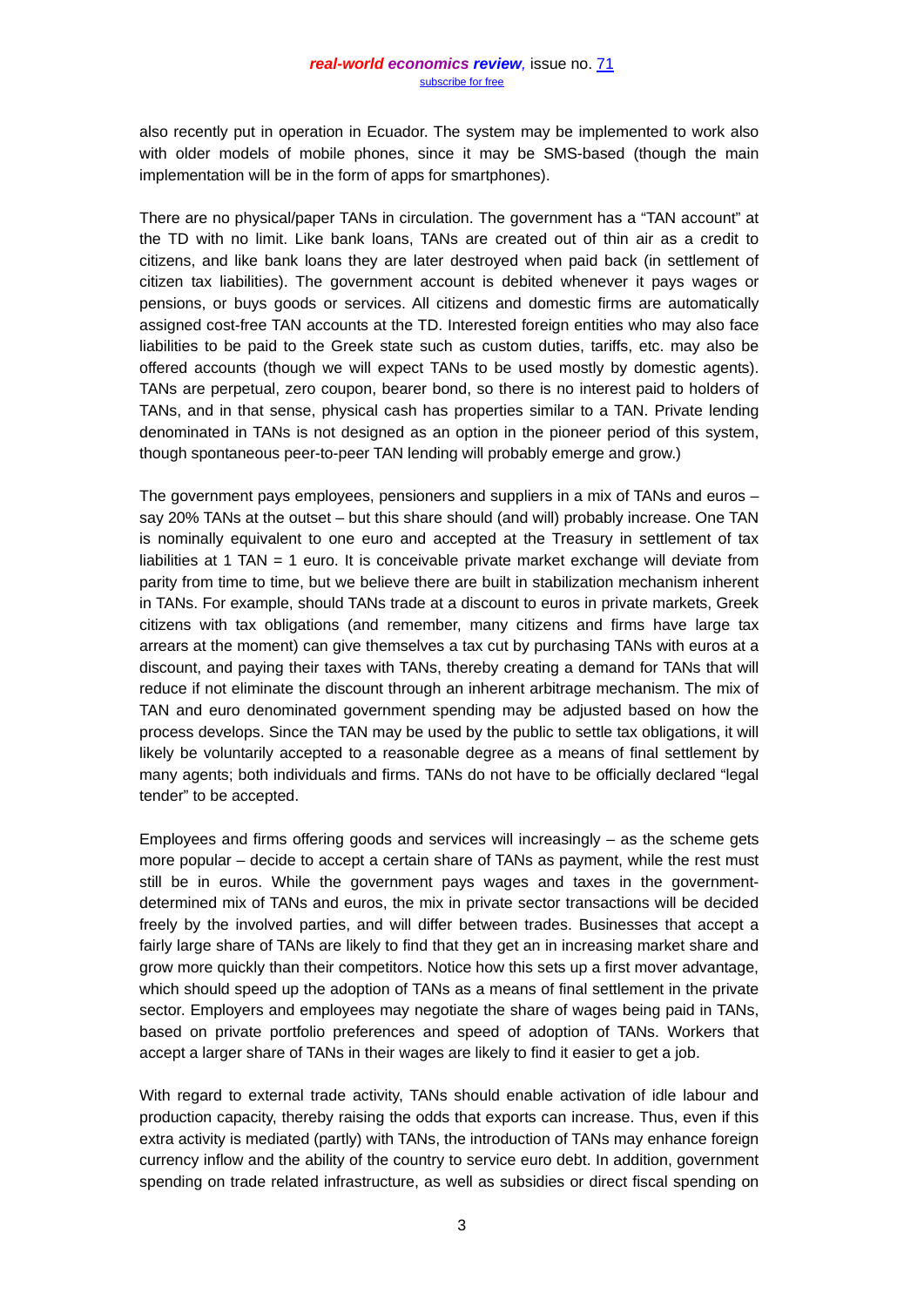R&D and marketing of domestically produced tradable goods, should help improve Greece's current account balance as Greece pursues active fiscal policy to escape the ravages of Troika imposed austerity measures.

Another positive effect may be that private sector pessimism is reduced. Increased household and business confidence will decrease the liquidity preference of individuals and firms that currently possess euros, but have been holding back in their spending of euros due to uncertainty or fears related to future cash flow streams related to real productive activity, as well as financial investment activity. For a given amount of euro stock held by agents, the aggregate euro flow will likely increase as confidence returns and liquidity preference shrinks amongst wealth holders, i.e. we should observe an increase in euro money velocity with the introduction of TANs, and undoubtedly, alongside that domestic portfolio preference shift, a share of euros held overseas today will probably be repatriated.

# **3. Important advantages of electronic TANs versus bills and coins**

- a) The system can be implemented fast, and adjustments that turn out to be needed can be implemented in software, therefore very easily.
- b) The system is very cheap to run, compared to a system with notes and coins. and forgery is impossible.
- c) There is no confusion with bills and coins (i.e. euros) that are already being used.
- d) No deposit insurance is needed. Money TANs cannot be lost, and this is clear to the public – thus there are no bank runs.
- e) A black economy in TANs is nearly impossible. The same is true with respect to tax evasion. Intelligent software can monitor transactions 24/7, and such software can flag human monitors when suspicious patterns emerge. Knowledge of this implies a credible threat, so that agents to a large degree will abstain from even attempting illicit behaviors or gaming of the system.
- f) TANs cannot be used for capital flight, since they only reside at the TD, and are primarily useful in settling Greek tax liabilities.
- g) Also, some more monetary policy advantages merit mention: negative interest on money held (demurrage) may be easily implemented (as the ECB already has to some degree with its negative deposit facility rate, to speed up circulation if that is needed.
- h) There is another possible control tool with the opposite effect is also made possible by TANs only existing as accounts at the TD: a tiny but adjustable *transfer tax* between any accounts could be implemented as a form of restrictive policy. This would be incredibly more effective in dampening an overheated economy than an interest rate hike. As far as the authors know, this is a feasible tool that has not been considered in the large economics literature on inflation control. For more on this, see (Andresen, 2013).

# **4. A possible program for getting a TAN complementary circulation system working**

*The government needs to implement some measures, and the parliament may need to pass some laws:*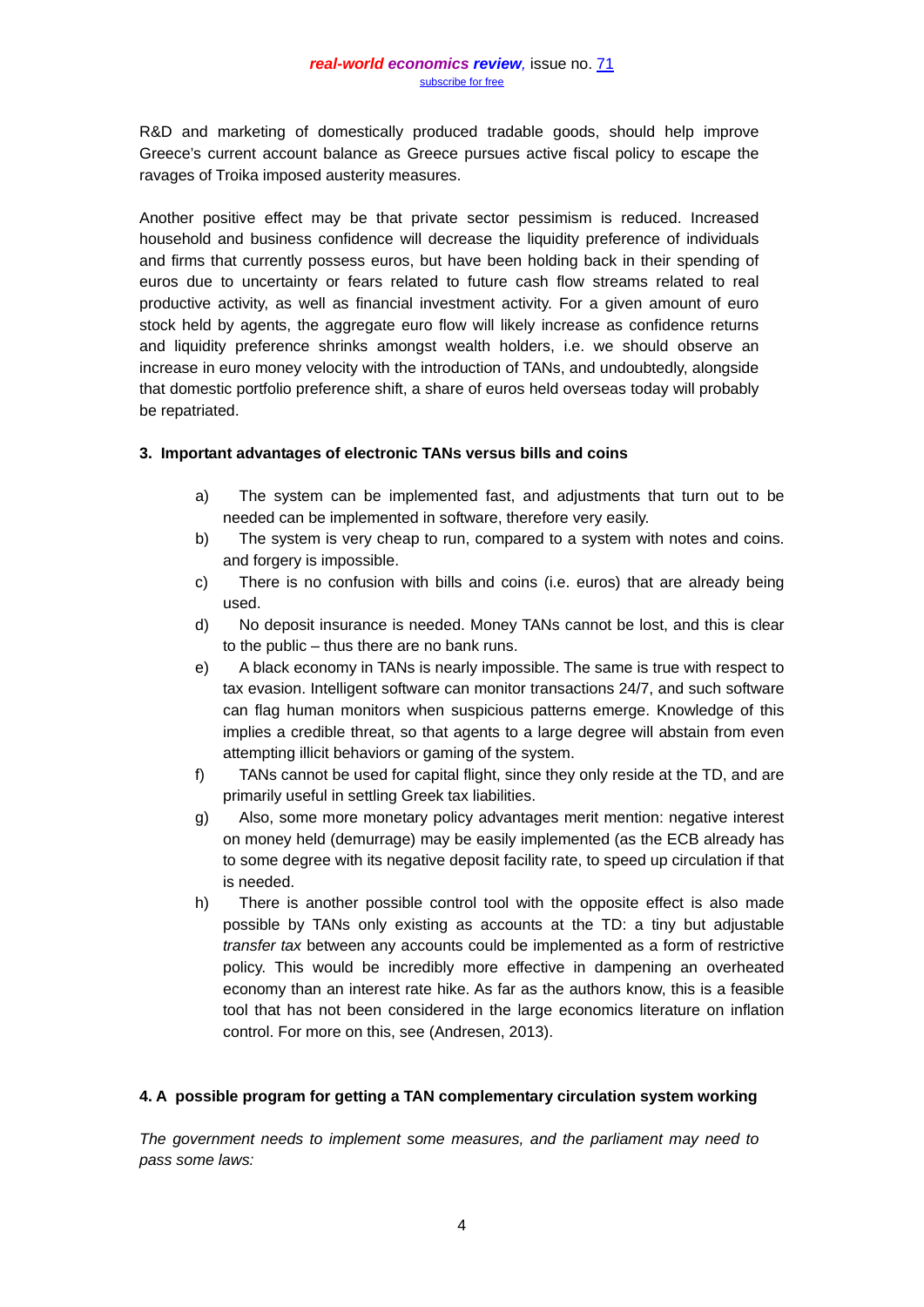- The first is the creation of a new unit that enters into a TAN contract with the government, the TD. The TD handles all TAN transactions. It creates TANs for the government to spend, and retires TANs when they are used to pay taxes.
- The second is that payment to public employees and pensioners may be done partly in TANs, possibly with some legally binding upper bound on the TAN share.
- A third is that all agents can pay Greek government imposed taxes and fees with either TANs or euros. For tax accounting purposes, one TAN then counts as one euro. But there should be an upper bound on the share of TANs.
- A fourth is that all mobile phone operators shall be obliged to install and run the hardware and software needed for the TAN system, and that the fees they are allowed to collect for transactions are capped, at very low levels. These costs should be covered by the fiscal budget, not paid directly by the user.
- A fifth is about exchange between TANs and euros. There will be exchanges, and the exchange rate should be allowed to float freely. But there should possibly be some measures against types of speculative activity. The TD should be given authority to implement such if that is deemed necessary. A possible problem would be large and fast speculative movements in and out of TANs. These can easily be damped by automatic levying of Tobin taxes based on volume and size of transactions, with one advantage of the TAN system being wholly computerized and residing at one agency only.

# *Technical and organisational preparations*

The government must tighten up its tax collection procedures, as well as insure a more equitable and legitimate distribution of tax liabilities across the Greek citizenry as a condition for the introduction of TANs. The government must ensure that the mobile infrastructure is up and running smoothly before the launch date, with testing and fixing of all problems that have emerged so that everything is ready in time. We recommend copying from existing systems that are up and running. One should also prepare a network of physical outlets that can help the public in using the system. Greece has an extensive network of post offices that might be assigned such a task.

# *Public information and debate*

An information campaign must be run so citizens understand the intent and operation of the TAN alternative government financing system. The government encourage the media to disseminate accurate information and allow forums for public discussion. A crucial part of this initiative is to convey some understanding of monetary systems and modern money theory to the public.

# *Negotiations with unions and domestic organisations*

They must be convinced to accept a share of TANs in wages, especially for public employees and pensioners.

# *Advice and help to businesses*

Firms will have to adjust to two types of payment from customers, complicating matters. To some degree the TAN side of accounting can be automated, since a given business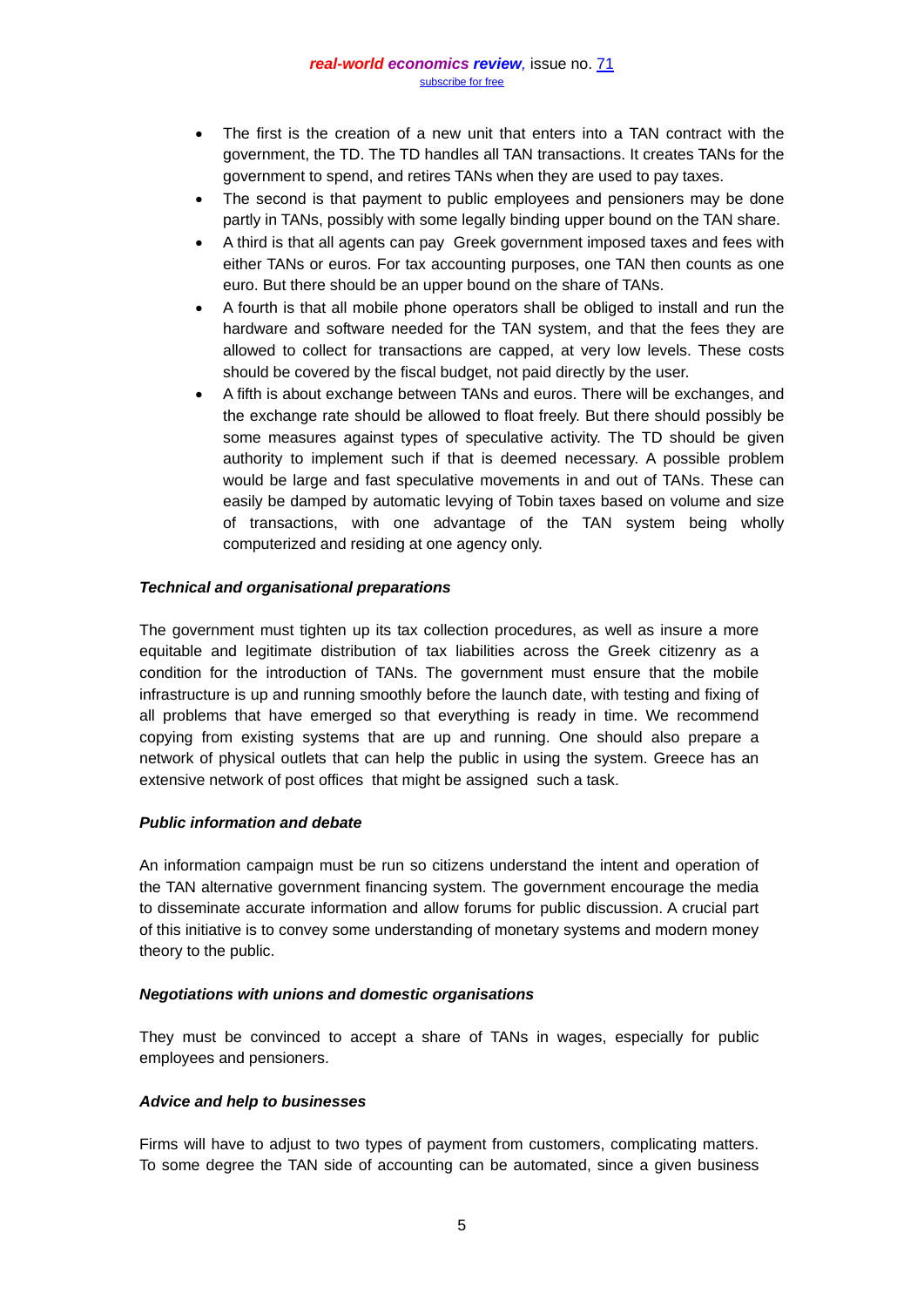can have more than one TAN account at the TD. Tax payments can also be automated on the TAN side. The TD should help with apps, software and device solutions for fast and convenient TAN payment in shops and on public transport.

#### *A central* **o***rganiser of the system*

Probably it is most convenient to assign all tasks related to the introduction and running of the TAN system to the TD, which must be amply and competently staffed. The TD must be supervised by, and cooperate extensively with, the Treasury.

# *Political process versus the EU*

Ongoing negotiations should openly acknowledge the intention of the government to launch an alternative government financing mechanism that introduces a complementary currency system without leaving the euro. The EU side ought to be convinced that the stimulus of TANs to the Greek economy will improve Greece's ability to grow the economy and service euro debt. An agreement on the euro debt service issue should then be more feasible than today. On the other hand, if disagreement persists, Greece will have a stronger position in negotiations because of the TAN alternative that they can still go forward with, as opposed to today where they are completely dependent on further euro injections to avoid the economy grinding to a halt.

# **5. Discussion**

The following discussion will addressing many of the counterarguments against, or expected questions about, the TAN proposal.

# *The issue of "confidence"*

From the outset, TANs will enjoy a certain minimum of confidence because they may be used to pay taxes, as already mentioned. Despite this, initial confidence in TANs may be low, not the least because of widespread distrust in authorities. To discuss the prospects of a TAN, it might be useful to define two entities, "*trust*" and "*need*". Even if trust is low at the outset, need is very high: some initial use of the TAN should be expected because of the alternative of no work or no sale is considered even worse than the risks of using TANs in settling private transactions. *Need will ensure some TAN circulation, even if trust is low*. One may envisage a turbulent start-up period where the euro/TAN exchange rate dives because of scepticism and scaremongering, but that the government stays calm and spends TANs in the promised mix, gradually removing panic and leading to more optimism. With time, a positive feedback process is likely to be set into motion: agents will observe that transactions with TANs are happening all around them, and this will increase trust, leading to more acceptance of TANs, and so on.

#### *Inflation in TANs?*

Assume that the government recommends that firms are asked not to set prices in TANs high, but instead safeguard themselves in the start-up period by setting the initial TAN *share* of an item's price low. What the government recommends will of course not necessarily be followed by vendors, but many may try this as a starting point. We should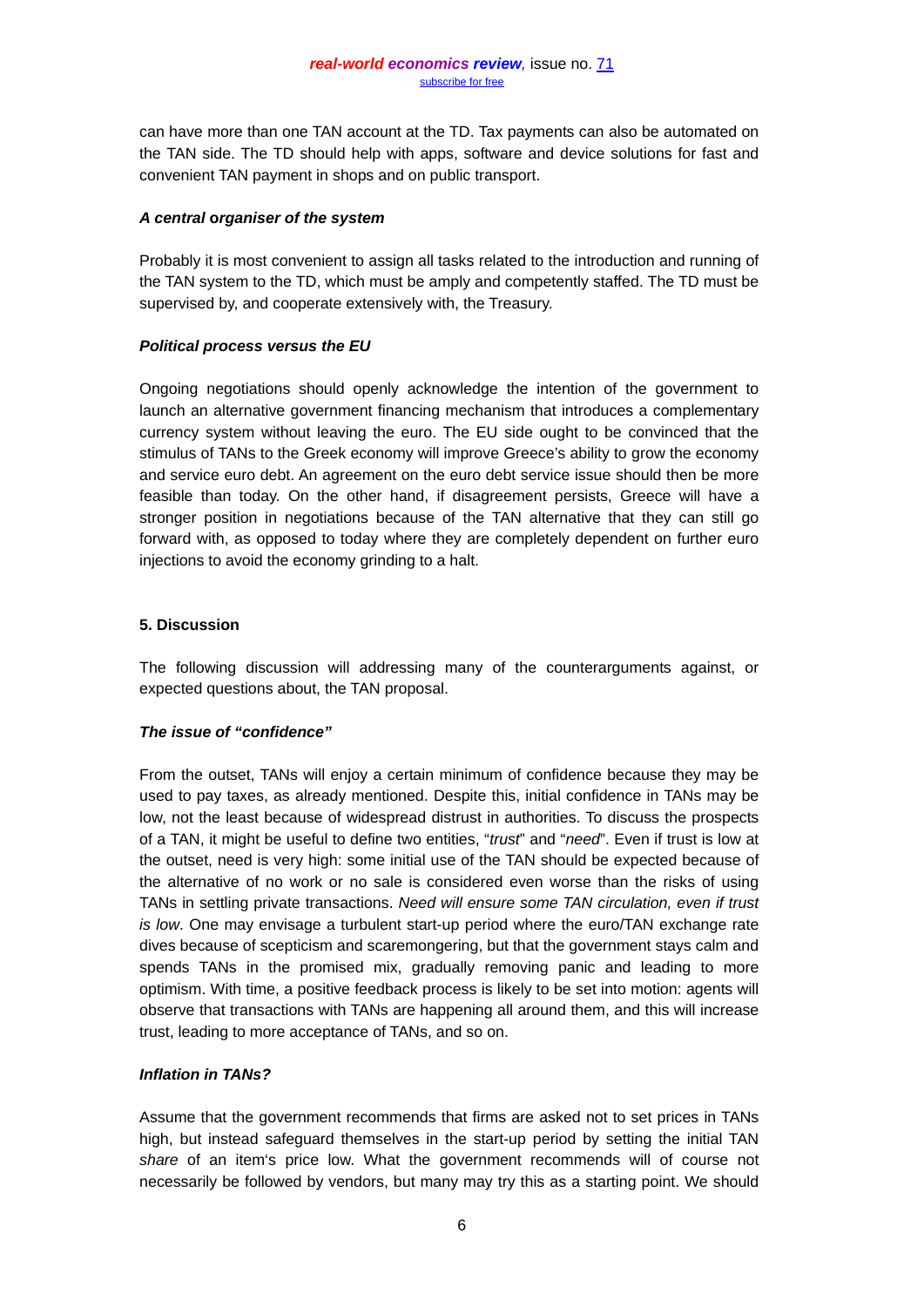expect that firms (and individuals) that offer products or services where the dominant input factors are domestic, will be most willing to try offering a significant share of TANs in what they accept as payment. In addition, we indicated innovative policy measures, like transaction taxes, as well as reduced fiscal expenditures and TAN issuance, which can be used to manage inflation. As long as the economy is far away from full employment and firms have significant idle capacity, TAN inflation pressures will not be strong. When the economy approaches full employment through TAN financed fiscal stimulus, emerging bottlenecks can be flagged early and dealt with by both targeted public/private investment initiatives, as well as active labor market training programs. This becomes a pro-growth way of addressing possible inflation threats, rather than the typical austerity policies advocated and enforced by the IMF.

# *TANs and external accounts*

At the other end we have products that are imported, and the domestic input factors are subordinate: cars and petrol are examples. Here one can expect that only with time will such sellers start accepting TANs, and the share will never become high. But there will also be a mechanism at work that is pushing in the right direction: when TAN use has reached a significant level for other consumer items, for instance food (where domestic input factors are significant), import-based firms can negotiate a larger wage share being paid in TANs and the rest in euros, hence allowing also such firms to accept a share of TANs in the items they sell. An important aside to this is that the circulating TANs will enhance domestic output. To some degree this will lead to import substitution, thereby, ceteris paribus, increasing net exports, which is a good thing regarding the ability of Greece to accumulate euro reserves in external transactions, and thereby service euro denominated external debt.

But regardless of possible government declarations about how the complementary currency ought to be valued, one should expect the TAN to converge to a value somewhat below parity with the euro. And not floating the TAN versus the euro will lead to growth of a black market.

# *People not having access to, or wishing to use, mobile phones*

Some (among these, especially elderly) people do not have a mobile phone, or are not used to using a mobile phone. In addition, there are districts in Greece with weak mobile coverage. One may let the post offices – suggested earlier as a possible network of outlets for the system – offer people the alternative of using a (paper-based) cheque or giro system to pay expenses in TANs, if the mobile phone for some reason is not an alternative. But such traffic will necessarily be negligible because the mobile phone alternative is so much more convenient. In addition, this would be an opportunity for the Greek government to pursue public investment, or encourage private investment, in telecommunications infrastructure, with the use of TAN financing to accomplish this development goal.

# *Why not pay all taxes in TANs?*

Some proposals suggest that *all* taxes might be paid in the complementary currency, not euros. We believe that would result in TANs not being used for transactions but immediately recycled back in taxes, and the government will not get euros. Yanis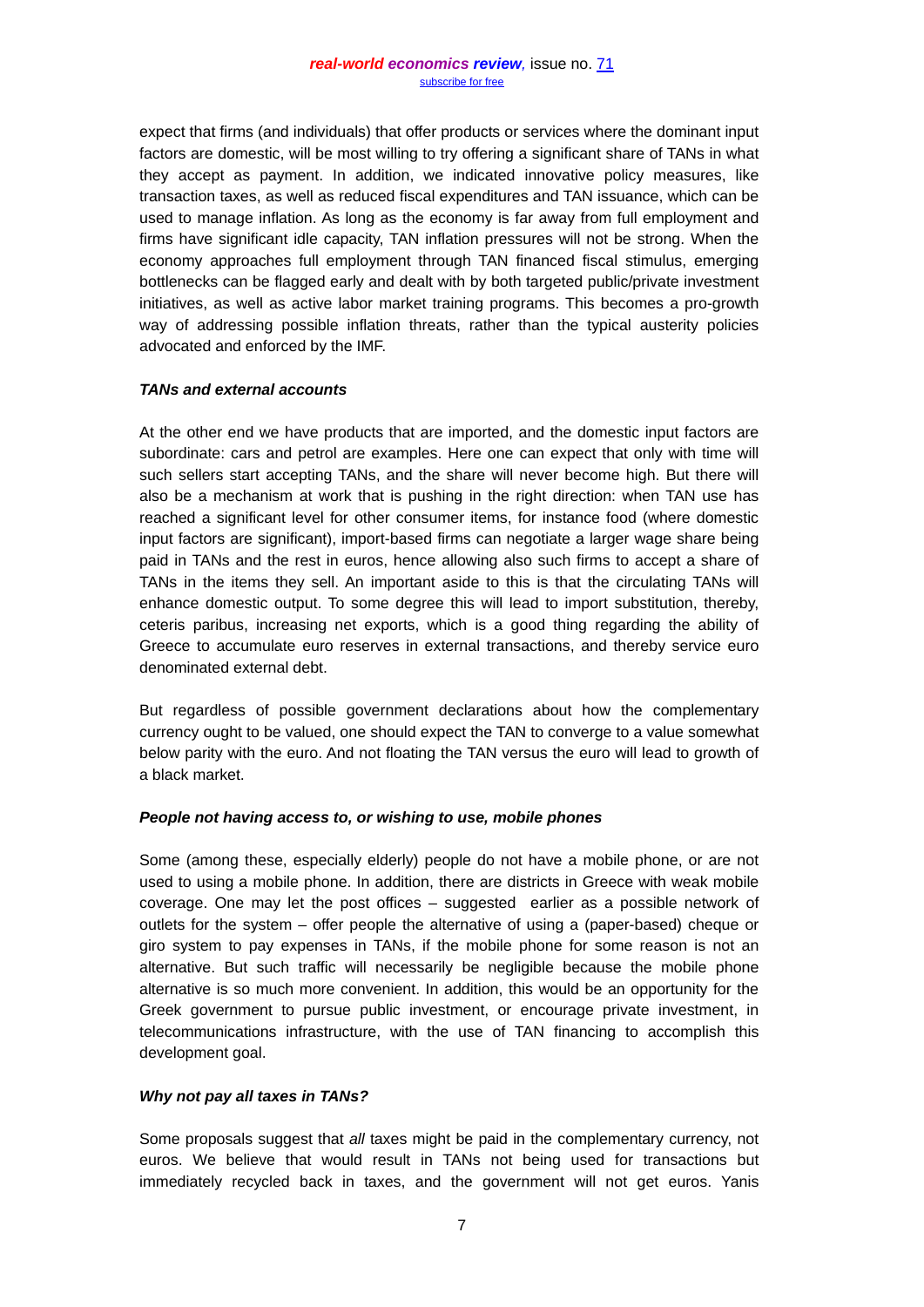#### *real-world economics review,* issue no. [71](http://www.paecon.net/PAEReview/issue71/whole71.pdf) [subscribe for free](http://www.feedblitz.com/f/f.fbz?Sub=332386)

Varoufakis has suggested a solution (Varoufakis , 2014) to force complementary currency into private sector circulation and avoid use of these for immediate repayment of taxes. As we understand him, his proposal entices holders of surplus euros to buy what he calls *FTcoins* from the government, thereby giving the government more euros to spend. FT-coins can be used for tax payment, but not before – he suggests – two years. Every FT-coin has a time stamp and is thus unique. For Greek society as a whole, this corresponds to an increase in euro money velocity without increasing the stock of euros outstanding in the Greek economy. It resembles the government selling a type of bond to the public, since the FT-coins are "bought back" with accrued interest later on, when they are used by the holder to pay taxes. It is essentially a method to get people to buy government debt, so that the government gets more euros to spend. One then depends on the mood and the willingness of "surplus" euro owners, and hence leaves the Greek government financing at the whims of the portfolio preferences of private investors, much as is the case currently. This is in stark contrast to a more convenient directly circulating complementary currency like the TAN alternative government financing instrument, which is homogenous and divisible down to a "TAN cent", and an unlimited tool controlled solely by the government. TANs do not depend on any willingness of bond buyers. TANs also can play a key transition role, unlike FT-coins, in facilitating a gradual euro exit, as well as a complete reinstatement of a sovereign currency, if that turns out to be the direction chosen by the population after exhausting reasonable paths of compromise with the Troika.

#### *Greece needs investment, i.e. lending in TANs*

At the outset, the immediate problem is to increase employment and activity, in order to close the enormous output gap, and thereby address the externally imposed humanitarian crisis that is shredding the social fabric of Greece and depleting its social capital while constraining and further eroding its economic potential. This problem may be addressed initially by simply spending more money (both euros and TANs) into the economy. The TAN tool allows the government to instigate emergency employment schemes by spreading its available euro spending flow also to the unemployed. Investment and lending can initially be in euros like today. But saving and lending in TANs may eventually emerge in a spontaneous fashion. If that is not considered sufficient, one may involve the commercial banking system in establishing TAN lending in parallel with euros, particularly if Syriza follows through on the necessary nationalization and recapitalization of its banking system, which after all, was one of the planks in its electoral platform.. An investment loan by a bank with a TAN component can suffice for a business as long as a) the business has Greek tax liabilities, b) other businesses and citizens it transacts with have Greek tax liabilities, and consequently c) its employees and suppliers accept TANs in payment for at least some portion of their settlement of transaction.

#### *Euro debt and euro capital flight*

One may at this stage correctly protest that introducing a TAN does not solve the euro debt problem. It also does not solve the problems of richer citizens moving their euros out of the country to avoid taxes or in fear of losses due to collapse of domestic banks, or due to large scale tax avoidance and the large tax arrears in euros. Regardless, one may reply that without an alternative government financing instrument, and a complementary medium of exchange, an economy is wholly dependent on euros to uphold domestic activity. This puts the country in a very weak position when negotiating debt writedowns and/or lower interest rates and longer repayment times on existing debt. It leaves Greece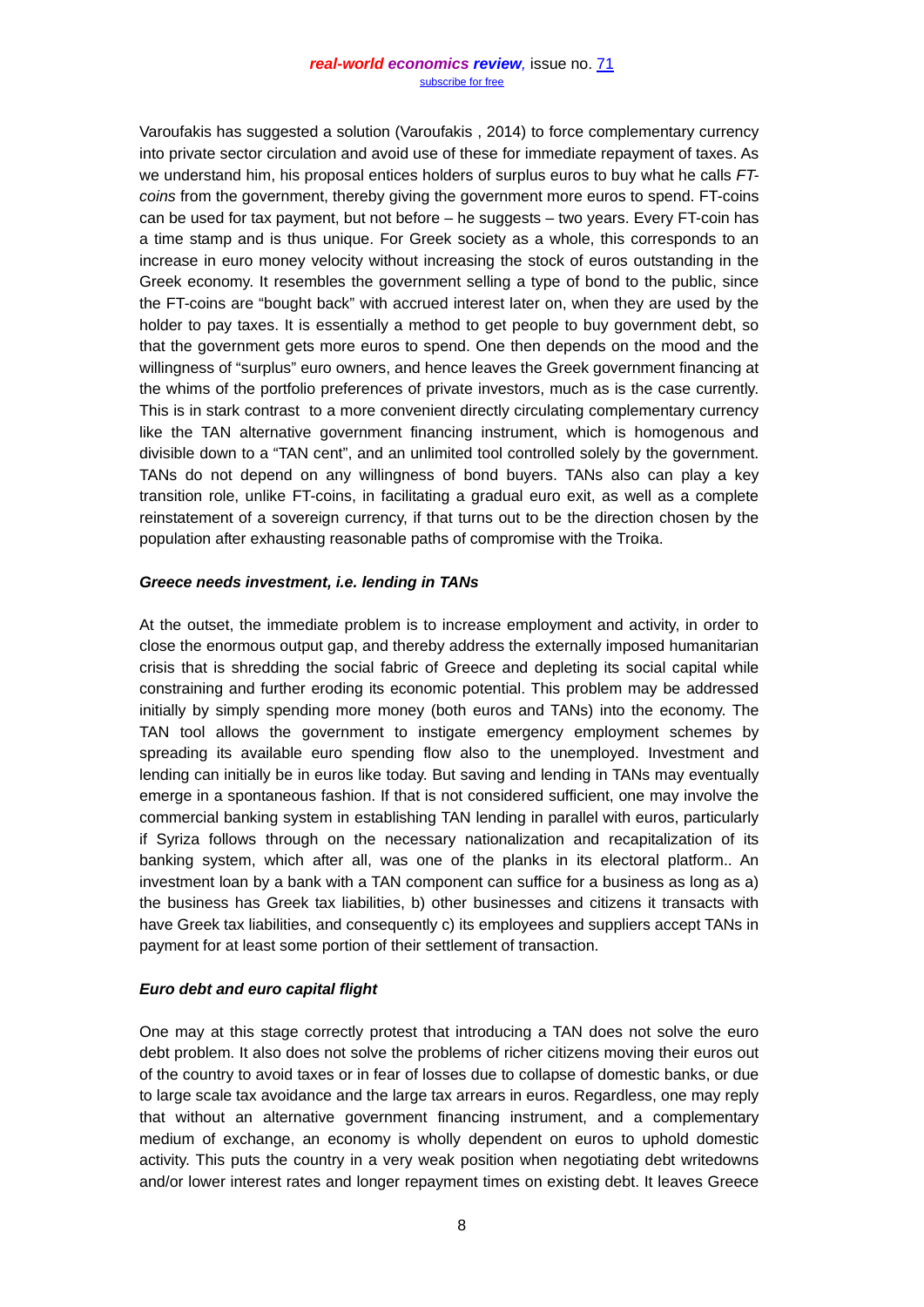caught in an external Ponzi financing position, Furthermore, by enabling the economy to run much closer to full capacity and employing a much larger share of the population, the ability to net export increases, and by this the ability to service euro debt. The automatic stabilisers will also be at work, giving the government more tax income, and reducing its expenses for unemployed benefits and other social costs due to the crisis. In addition, by introducing TANs, euros are freed up for external debt service. The euro problems are not directly solved by introducing TANs, even if increased domestic economic confidence may after a while induce many agents to repatriate their euros. The issues of capital flight and tax avoidance/arrears are there regardless of whether the TAN proposal is implemented or not, and must be addressed somehow. They have more serious economic effects without a complementary TAN system in operation. In addition, issuance of TANs as a government financing vehicle does not preclude the continued issuance of Greek government debt denominated in euros.

# *"TANs are illegal"*

Greece has a very strong law from 1927 that does not allow the state to issue or re-issue money of any type (Karatsoris, 2015). One might expect a legal battle where opponents of a complementary currency will try to exploit this law to stop the introduction of TANs. Karatsoris argues<sup>[1](#page-7-0)</sup> that one can get around this obstacle if the complementary currency is not declared "legal tender", not denominated in euros (it can be denominated in itself, with a "TAN cent" the smallest unit), and is run by an entity outside the government. We have already mentioned the extensive network of post offices in Greece which already offer transaction services for the public. One could consider establishing the TAN Depository associated with the central administration of the Greek postal system, supervised by the Treasury.

# **6. Summing up: far better than the bleak alternatives**

A complementary electronic emergency currency can  $-$  with immediate effects  $$ ameliorate the strongly and persistently lowered living standards for most people in eurocrisis countries, which is the bleak and only future that the EU and crisis country governments (at least before Syriza) have been able to come up with under the bias toward austerity policies that place reduced fiscal deficits as the highest policy priority, and the key (absurdly enough, as the past half decade of a live experiment in this matter have demonstrated) to future economic growth. By the TAN scheme proposed above, it should be possible to activate the immense underused potential that the Greece and other hardhit eurozone countries have: unemployed or underemployed people will face better prospects for income generation, timely tax payment, and household debt servicing, thus giving allowing a return to social stability. TAN-financed government spending, and private sector TAN circulation will directly and indirectly stimulate domestic production. It will also give an euro-indebted country a much better position in its bargaining for partial debt relief or less heavy euro debt service burdens.

Finally, it enables a gradual and controlled transition (back) to a national currency, if that is what is wanted by citizens after exhausting attempts at finding a reasonable compromise with the Troika. This proposal gives the population and national assembly in a crisis

<span id="page-7-0"></span> $1$  We are grateful to Nikolaos Karatsoris for input on the legal issues.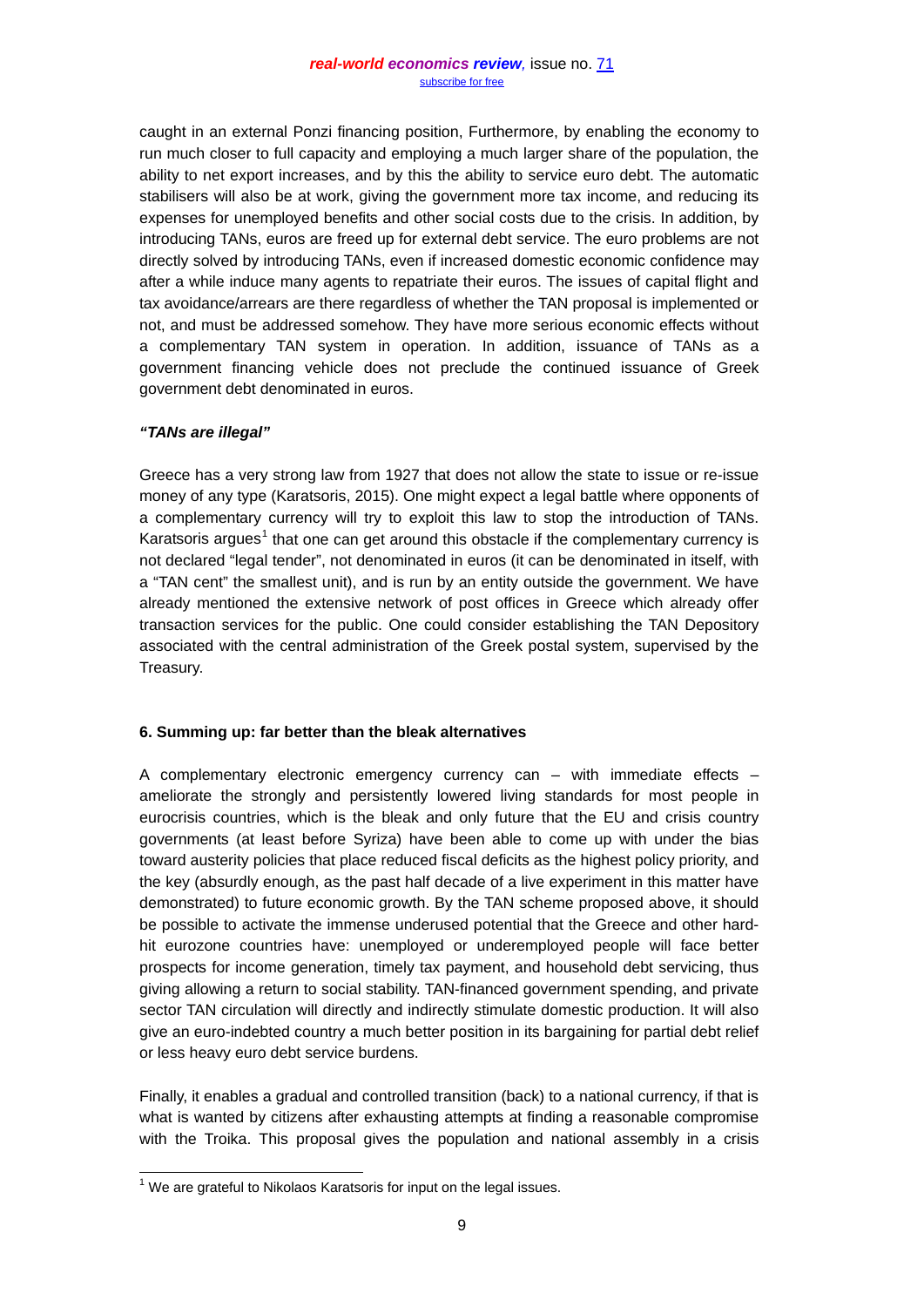country the freedom and time to deliberate and make such important policy decisions regarding the degree of further participation in the eurozone at any chosen time. It returns a degree of decision making freedom to democratically elected governments, and allows the citizenry and its representatives to base their choices on their direct experience with how the alternative financing vehicle/complementary currency works, and how the economy has fared under this parallel system. It directly confronts the four decade old neoliberal TINA assertion that There is No Alternative, and clearly demonstrates AWIP – Another World is Possible. In this regard, TANs may be viewed as a policy strategy that is, in every sense of the phrase, a revolutionary reform.

#### **References**

Andresen, T. (2010). What if the Irish, Baltics, Spaniards, Greeks did this? - A high-tech parallel monetary system for the underdogs, *Proceedings of the 9th Society of Heterodox Economists Conference*, UNSW, Sydney, also here: [https://rwer.wordpress.com/2012/03/12/rwer-issue-59/,](https://rwer.wordpress.com/2012/03/12/rwer-issue-59/) accessed 2 April 2015

Andresen, T. (2012). A parallel emergency currency via the mobile phone network, Die Parallelwährung: Optionen, Chancen, Risiken. *Bundesverband mittelständische Wirtschaft*, December 2012, pp. 14–17.

[http://www.itk.ntnu.no/ansatte/Andresen\\_Trond/articles/sammelpublikation\\_parallelw%C3%A4hrung](http://www.itk.ntnu.no/ansatte/Andresen_Trond/articles/sammelpublikation_parallelw%C3%A4hrung) accessed 2 April 2015

Andresen, T. (2013). Improved Macroeconomic Control with Electronic Money and Modern Monetary Theory, *real-world economics review*, issue 63, [http://www.paecon.net/PAEReview/issue63/whole63.pdf,](http://www.paecon.net/PAEReview/issue63/whole63.pdf) accessed 2 April 2015

Karatsoris, N. (2015). A Complementary Currency for Greece, *working paper*, [http://www.itk.ntnu.no/ansatte/Andresen\\_Trond/econ/Currency-Greece-Karatsoris.pdf,](http://www.itk.ntnu.no/ansatte/Andresen_Trond/econ/Currency-Greece-Karatsoris.pdf) accessed 20 May 2015

Parenteau, R. W. (2015), Why Understanding Money Matters in Greece, *Naked Capitalism* (website) 9 March, [http://www.nakedcapitalism.com/2015/03/rob-parenteau-why-understanding-money](http://www.nakedcapitalism.com/2015/03/rob-parenteau-why-understanding-money-matters-in-greece.html)[matters-in-greece.html,](http://www.nakedcapitalism.com/2015/03/rob-parenteau-why-understanding-money-matters-in-greece.html) accessed 2 April 2015.

Varoufakis, Y. (2014), BITCOIN: A flawed currency blueprint with a potentially useful application for the Eurozone, *thoughts for the post-2008 world* (own website) 15 February, [http://yanisvaroufakis.eu/2014/02/15/bitcoin-a-flawed-currency-blueprint-with-a-potentially-useful](http://yanisvaroufakis.eu/2014/02/15/bitcoin-a-flawed-currency-blueprint-with-a-potentially-useful-application-for-the-eurozone/)[application-for-the-eurozone/,](http://yanisvaroufakis.eu/2014/02/15/bitcoin-a-flawed-currency-blueprint-with-a-potentially-useful-application-for-the-eurozone/) accessed 2 April 2015.

#### **Author contacts:** [trond.andresen@itk.ntnu.no](mailto:trond.andresen@itk.ntnu.no)

SUGGESTED CITATION:

\_\_\_\_\_\_\_\_\_\_\_\_\_\_\_\_\_\_\_\_\_\_\_\_\_\_\_

**You may post and read comments on this paper at** <http://rwer.wordpress.com/comments-on-rwer-issue-no-71/>

Trond Andresen and Robert W. Parenteau, "A program proposal for creating a complementary currency in Greece", *real-world economics review*, issue no. 71, 28 May 2015, pp. 2-10, <http://www.paecon.net/PAEReview/issue71/AndresenParenteau71.pdf>